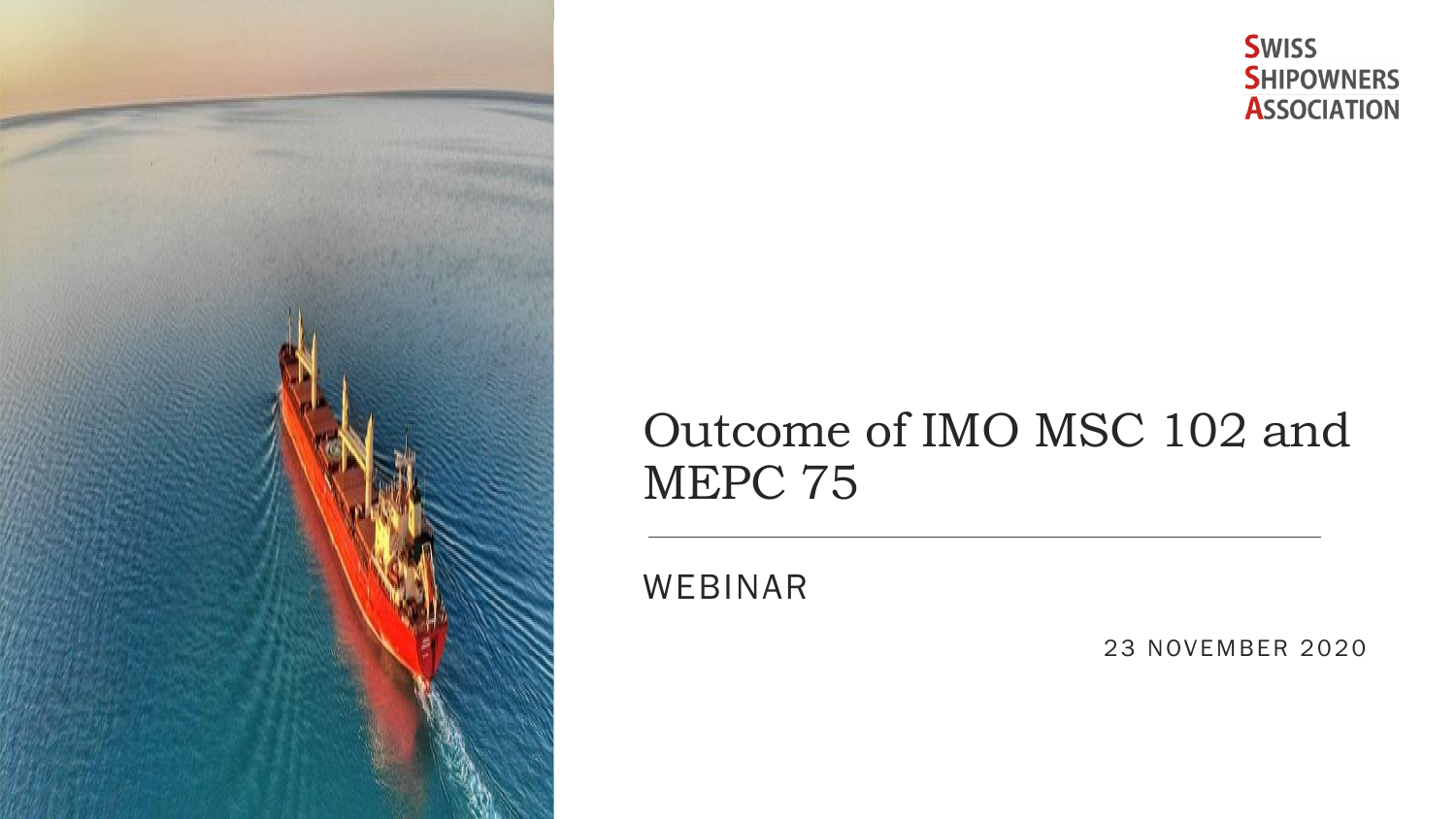# Impact of pandemic to the IMO working schedules and arrangmts

9 sessions postponed, 2 C/ES held by correspondence, 6 sessions (including FAL 44, MSC 102 and MEPC 75) held virtually.

ALLCOM/ES 2 held in September to agree on waving some of the Rules of Procedure of the Committee in respect of holding of remote sessions, i.e.:

**Waiver of rules** Rule 3 (meeting at IMO HQ), Ruke 4 (Secretary-General to notify Members and other participants at least 2 months in advance) , Rule 11, (Secretary-General to communicate the provisional agenda and supporting documents to Members and other participants 2 months before the opening of the session)

**Other rules of procedure considerations** rule 9 (regarding credentials electronically submitted credentials, with originals submitted at latter stage), Rules 27, 28 and 34 imply that a Member is "present" at a meeting or session if they are physically present.

Approval of MSC-LEG-MEPC-TCC-FAL.1/Circ.1 on *Interim guidance to facilitate remote sessions of the Committees during the COVID-19 pandemic*

Meetings virtually held (pros and cons)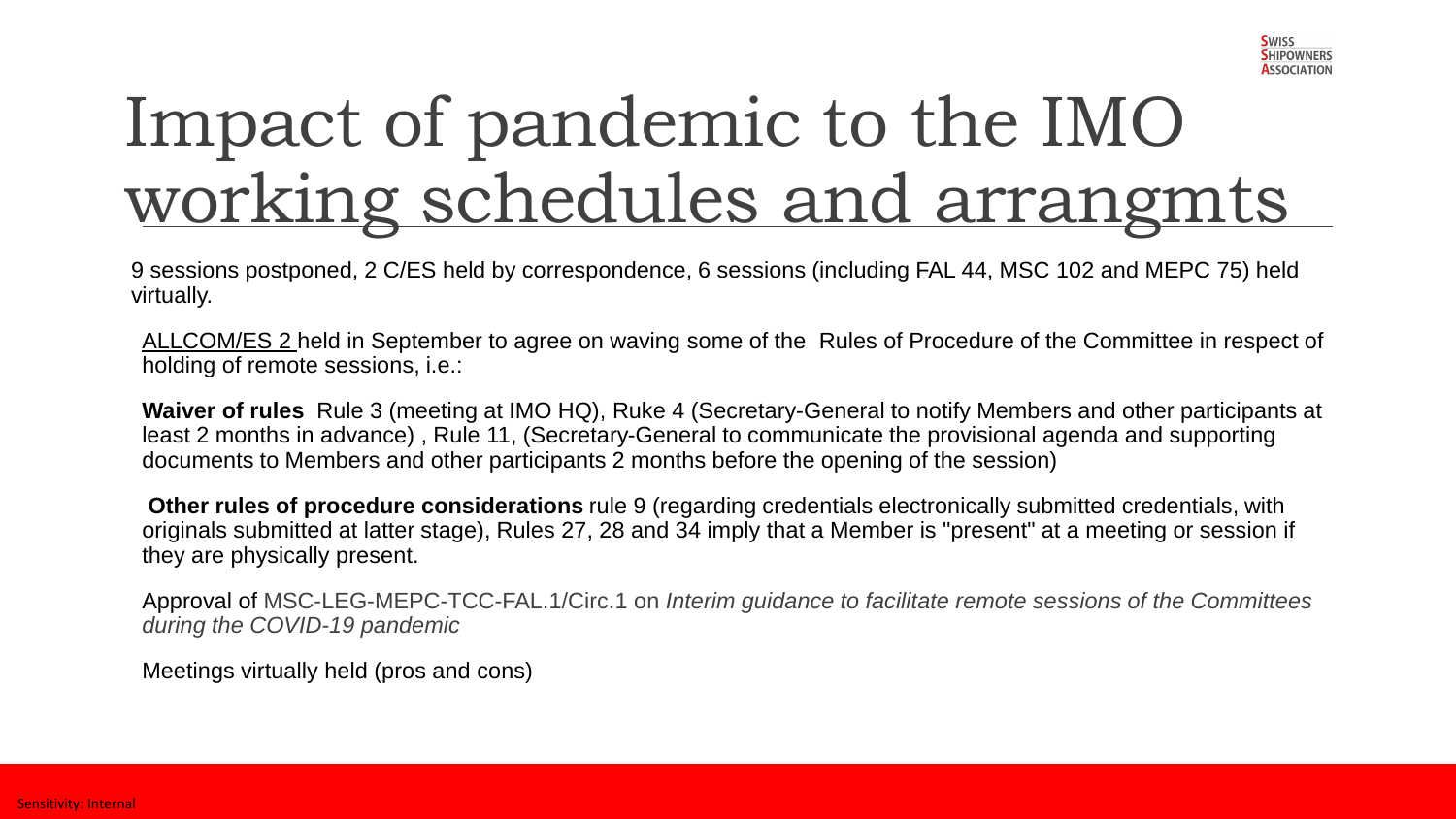### 102nd Maritime Safety Committee

#### **Amendments to mandatory instruments**

Amendments **chapter II-1 of the 1974 SOLAS Convention**, related to Part A, regulation 1; Part A-1 (Structure of ships) regulation II-1/3-8; Part B-1 (Stability) regulation 7-2; Part B-2 (Subdivision, watertight and weathertight integrity) regulations 12, 13, 16, 17, 17-1;and Part B-4 (Stability management) regulations 19, 21, 22. The amendments are expected to enter into force on **1 January 2024**;

Amendments to the IGF Code sections 6 (Fuel containment system), 11 (Fire safety) and 16 (Manufacture, workmanship and testing); (sections 6, 11 and 16). The amendments are expected to enter into force on **1 January 2024**;

Amendments to section 6.5.3 (welding procedure tests) of the International Code for the Construction and Equipment of Ships Carrying Liquefied Gases in Bulk (IGC Code). The amendments are expected to enter into force on **1 January 2024**.

Amendments (40-20) to the IMDG Code. The amendments shall enter into force on **1 January 2022** and can voluntarily be applied from 1 January 2021;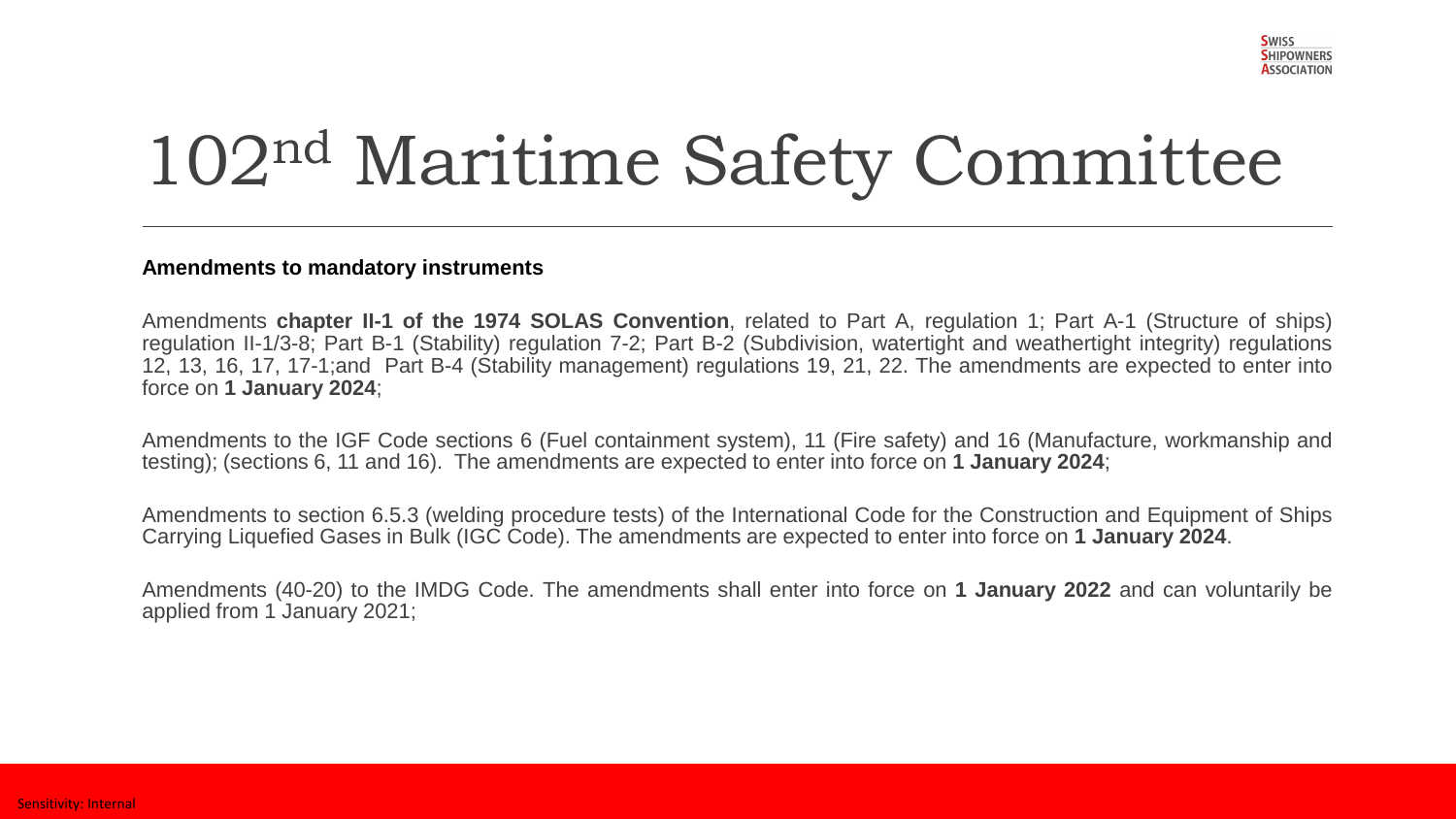### 102nd Maritime Safety Committee

#### **Supporting instruments approved**

Circular MSC.1/Circ.1588/Rev.1 on amendments to the Revised Emergency Response Procedures for Ships Carrying Dangerous Goods (EmS Guide)

Circular MSC.1/Circ.1620 on Guidelines on the design of mooring arrangements and the selection of appropriate mooring equipment and fittings for safe mooring;

Circular MSC.1/Circ.1175/Rev.1 on Revised Guidance on shipboard towing and mooring equipment;

MSC circular on Voluntary early implementation of the amendments to SOLAS regulation II-1/12.6.2. The Circular will be in effect for ships built before 1 January 2024.

RESOLUTION MSC.429(98)/REV.2 – REVISED EXPLANATORY NOTES TO THE SOLAS CHAPTER II-1 SUBDIVISION AND DAMAGE STABILITY REGULATIONS (in effect on 1 January 2024)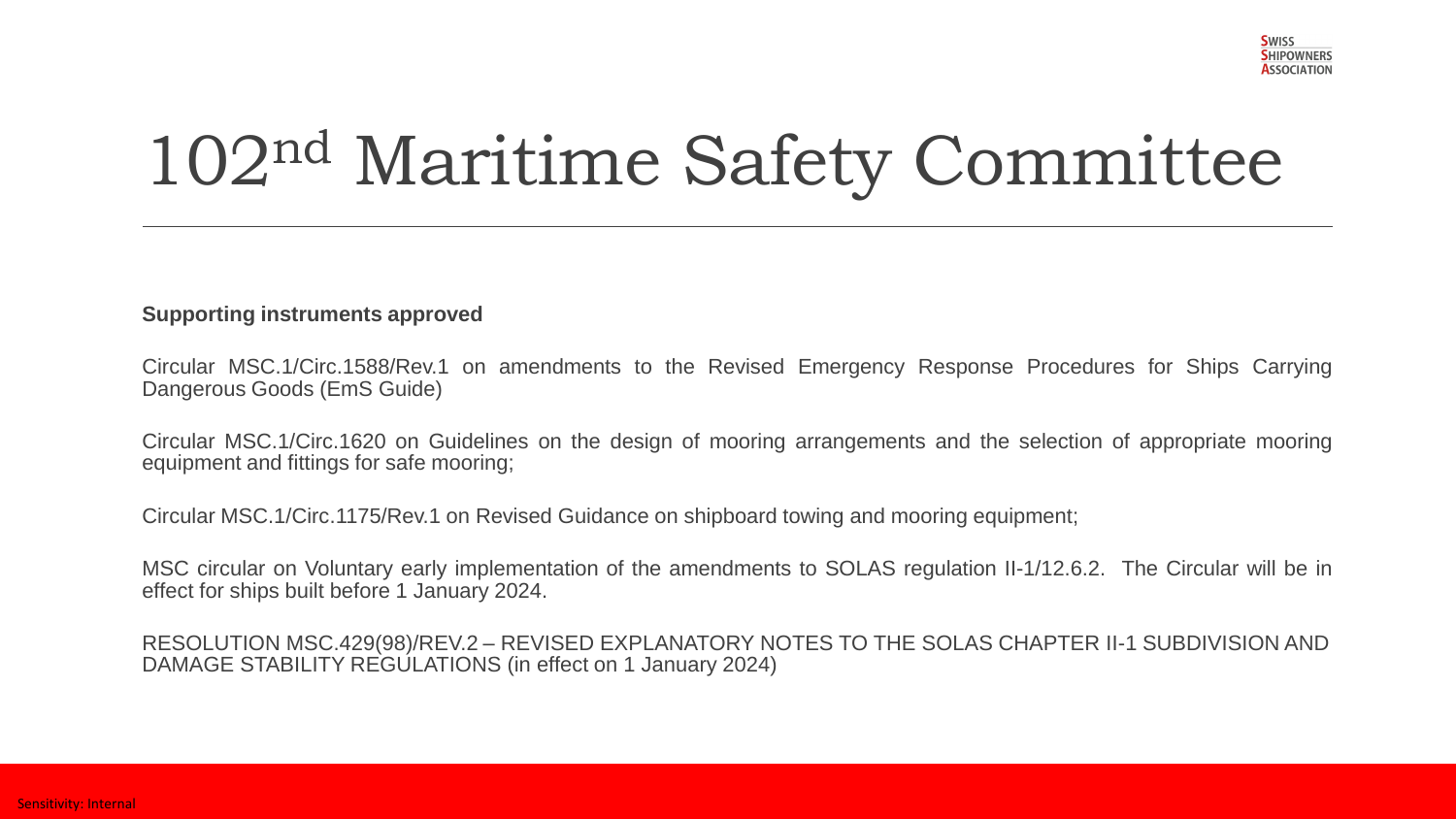# 102nd Maritime Safety Committee (matters emanating from SCs)

#### **Carriage of cargoes and containers (CCC)**

MSC.1/Circ.1622 on Interim guidelines for the safety of ships using methyl/ethyl alcohol as fuel

MSC.1/Circ.1624 on amendments to the Code of Safe Practice for Cargo Stowage and Securing (CSS Code);

MSC.1/Circ.1353/Rev.2 on the Guidelines for the preparation of the Cargo Securing Manual;

MSC.479(102) on the Guidelines for securing arrangements for the transport of road vehicles on ro-ro ships which will replace resolution A.581(14), as amended, for submission to Assembly for consideration with a view to adoption;

MSC.1/Circ.1625 on amendments to the Code of Safe Practice for Ships Carrying Timber Deck Cargoes, 2011 (2011 TDC Code);

MSC.1/Circ.1627 on Unified interpretation of the IMDG Code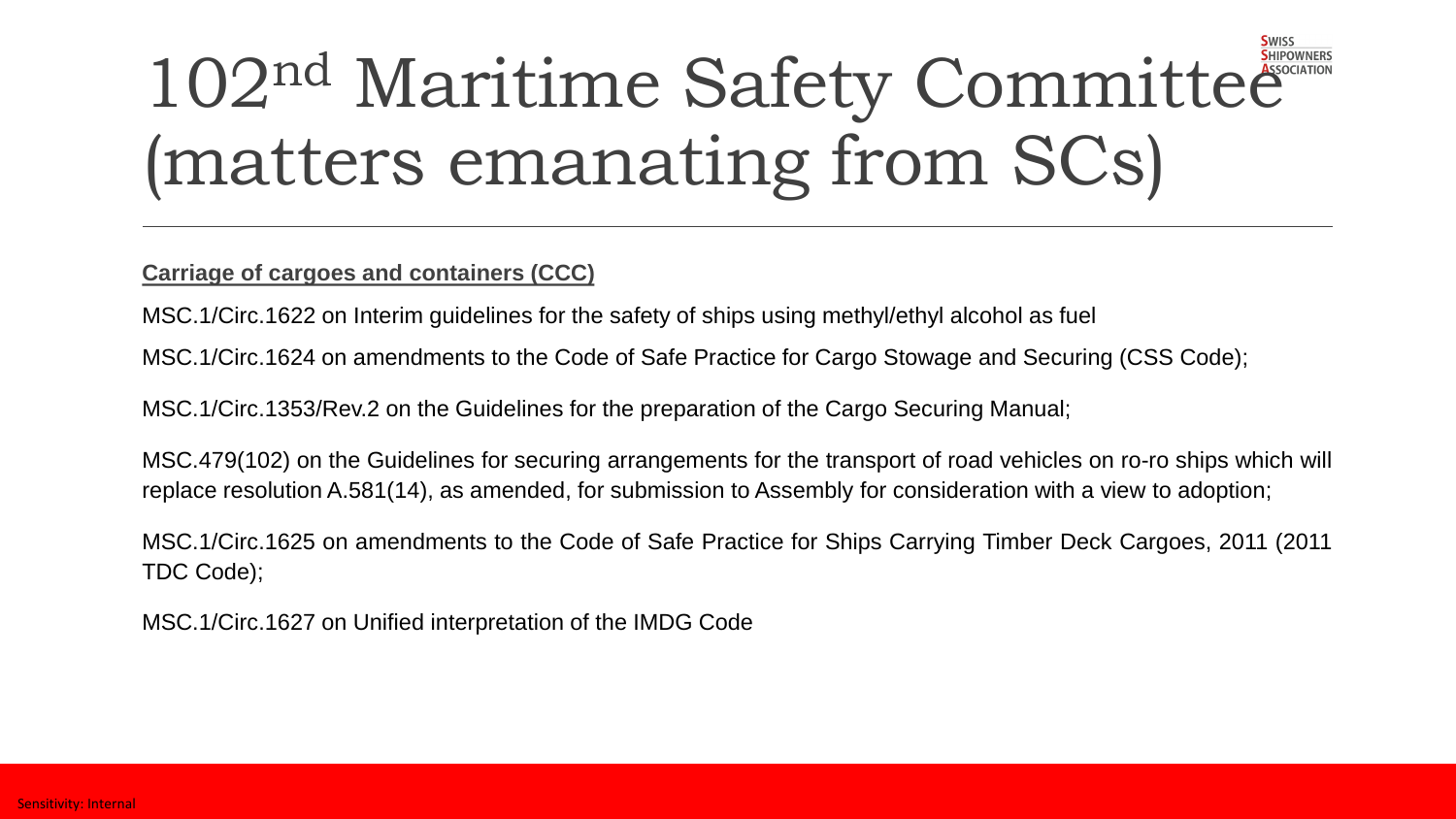### **S**wiss 102nd Maritime Safety Committee (matters emanating from SCs)

### **Ship design and construction (SDC)**

The Committee approved

- - the draft new SOLAS regulation II-1/25-1 on water level detectors on multiple hold cargo ships other than bulk carriers and tankers, with a view to subsequent adoption at MSC 103. Bilge level alarm sensors can be used as an alternative to a water level detector

- draft amendments to the 2011 ESP Code, with a view to adoption at MSC 103 (Code to be reissued as 2019 ESP Code)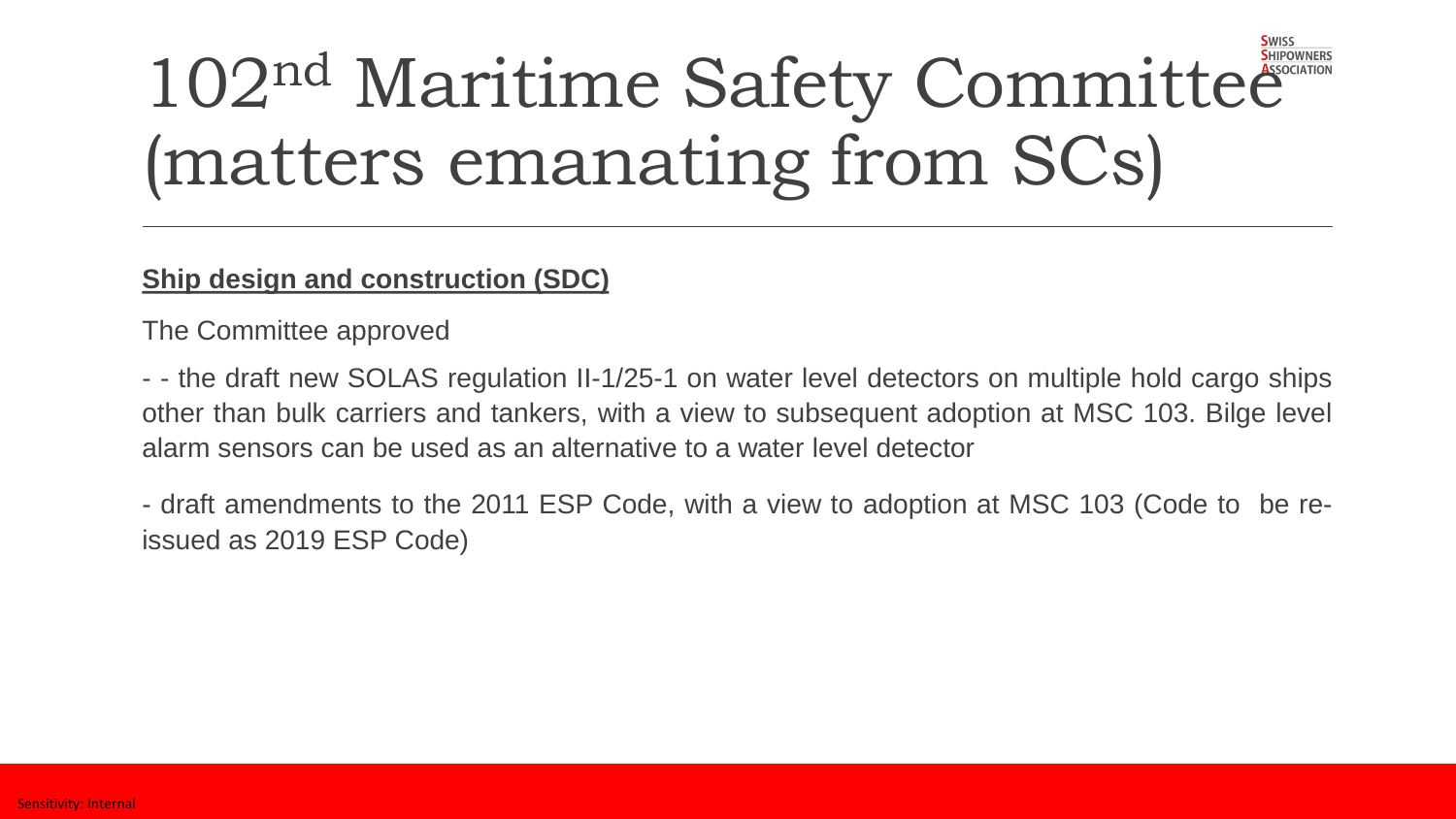# 102nd Maritime Safety Committee (matters emanating from SCs)

### **Ship systems and equipment (SSE)**

The Committee approved draft amendments to:

- Chapter 9 of the Fire Safety Systems Code to adjust the requirements to short circuit isolators in fixed fire detection systems

- new safety measures for shipboard cranes on board all ships and for anchor handling winches on board vessels used for anchor handling operations.

Associated guidelines for lifting appliances and associated loose gear were been approved in principle.

The above amendments, pending the adoption by MSC 103, are expected to enter into force on 1 January 2024.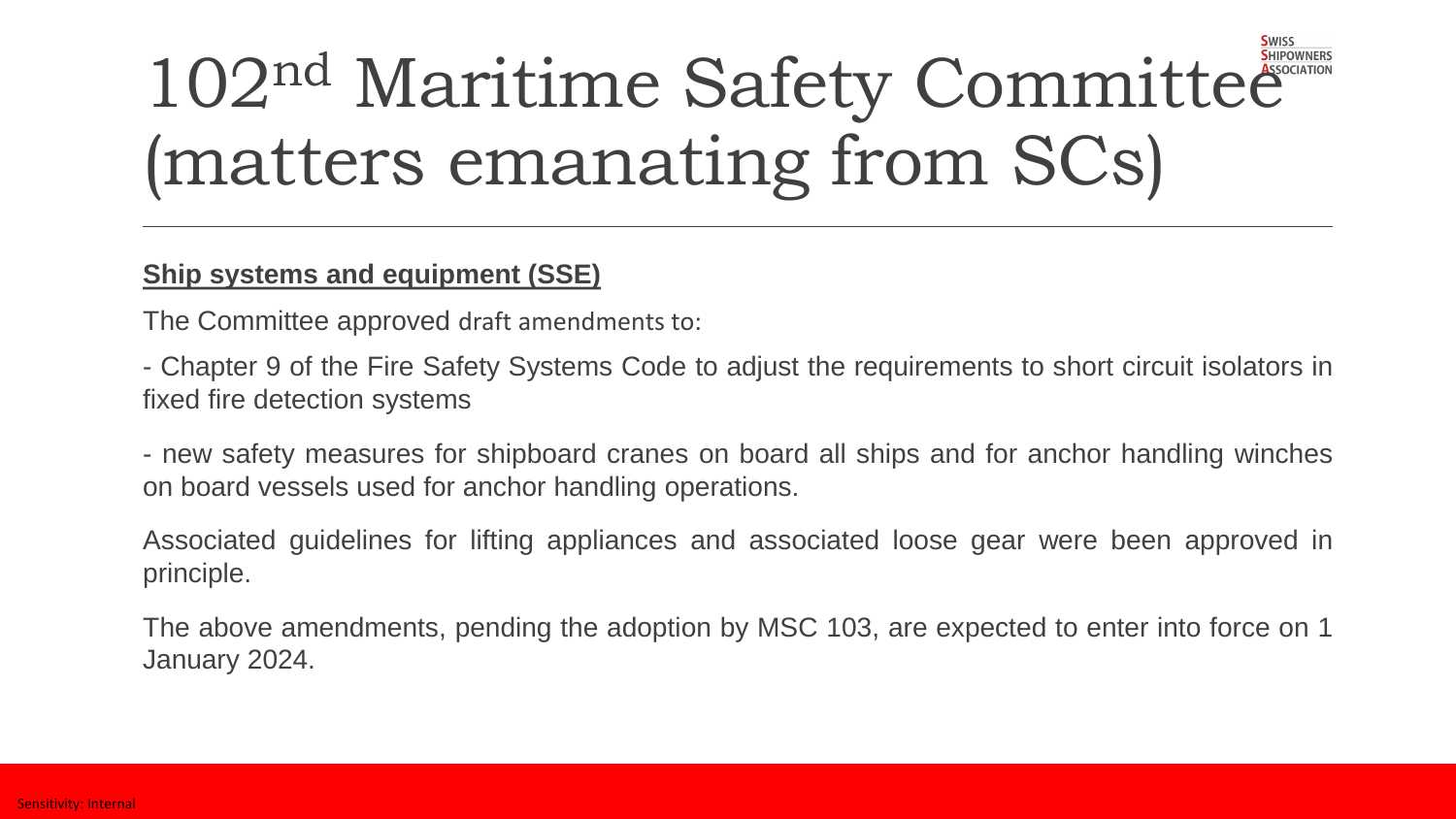### **S**wiss 102nd Maritime Safety Committee (matters emanating from SCs)

#### **Any other business (COVID-19 matters only)**

The Committee approved an MSC Circular on Industry recommended framework of protocols for ensuring safe ship crew changes and travel during the Coronavirus (COVID-19) pandemic

The Committee requested the Secretariat to initiate the development, in collaboration with ILO and ICAO, of a logo or symbol to promote awareness of resources dedicated to seafarers

The Committee requested the Secretariat to develop, as a matter of priority, a new GISIS module for the dissemination of information by Member States regarding ports that facilitated crew changes.

Subsequently, the Committee approved circular MSC.1/Circ.1638 on the Unified interpretation of SOLAS regulation II-1/3-10 concerning the term "unforeseen delay in delivery of ships" during COVID-19. The Committee approved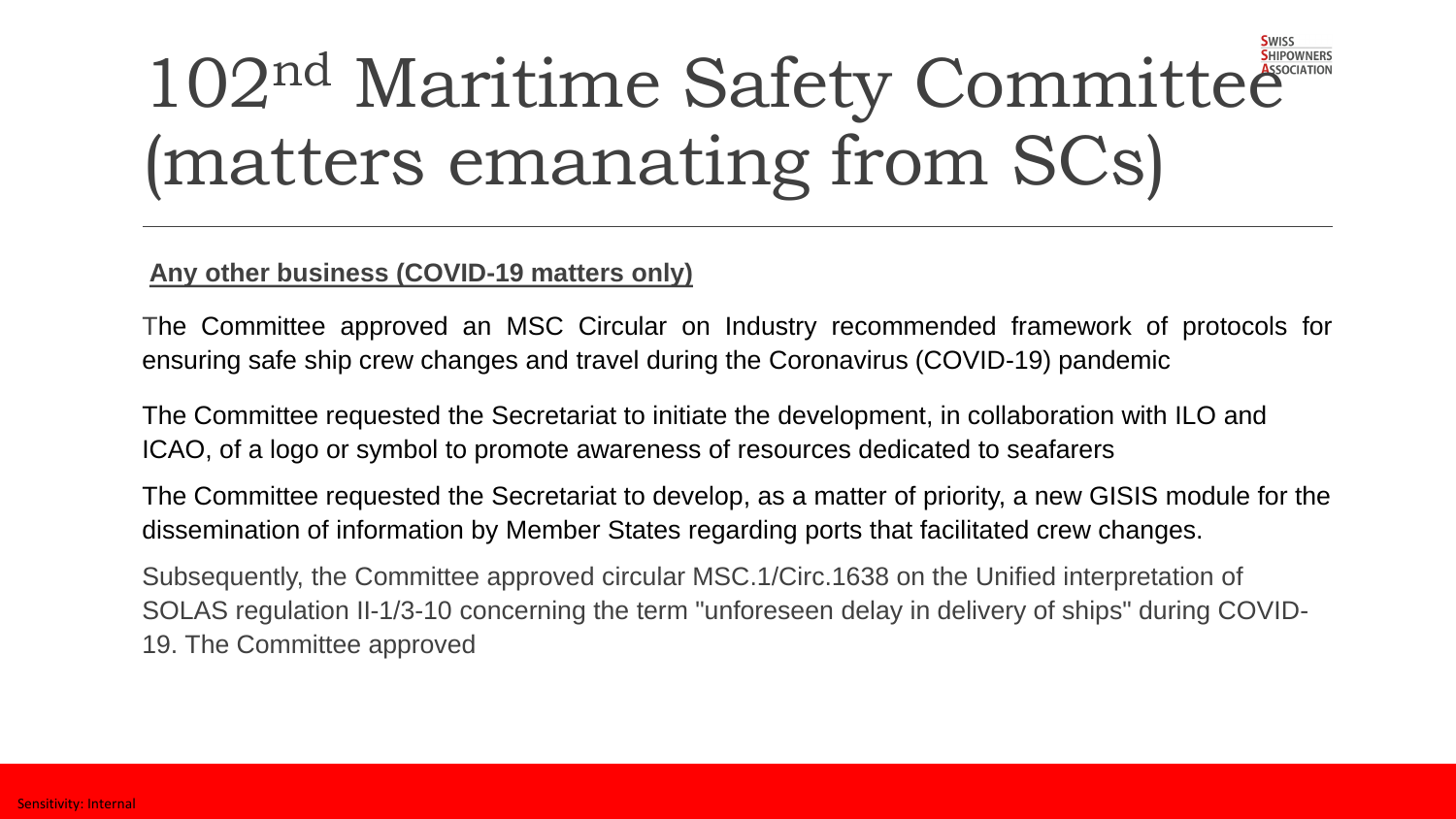**Adoption of amendments to mandatory instrumentsand approval of supporting instruments:** LR presentation

#### **Approval of short measures for reducing the Co2 emissions**

Draft amendments to MARPOL Annex VI were approved, introducing new regulations to reduce GHG emissions from ships. These are the Energy Efficiency Existing Ship Index (EEXI), operational Carbon Intensity Indicator (CII), which includes a rating scheme (A to E), and an enhanced SEEMP with mandatory content, approval and subsequent audits.

EEXI will impose a requirement equivalent to Energy Efficiency Design Index (EEDI) Phase 2 or 3 (with some adjustments). EEXI to all existing ships ( to be verified and a new Energy Efficiency Certificate issued no later than the first annual International Air Pollution Prevention (IAPP) survey on or after 1 January 2023.

Ships above 5,000 GT need to calculate a CII and will be given an annual rating of A to E. The rating thresholds will be increasingly stringent towards 2030. D rating for three consecutive years or an E rating in a single year, a corrective action plan needs to be developed as part of the SEEMP and approved.

By 1 January 2023, all ships above 400 GT need to have an approved SEEMP on board (implementation of the SEEMP subject to audits) . For ships above 5,000 GT, the SEEMP also needs to include mandatory content, such as an implementation plan on how to achieve the CII targets.

The amendments are expected to be adopted at MEPC 76 in June 2021 with entry into force on **1 January 2023**.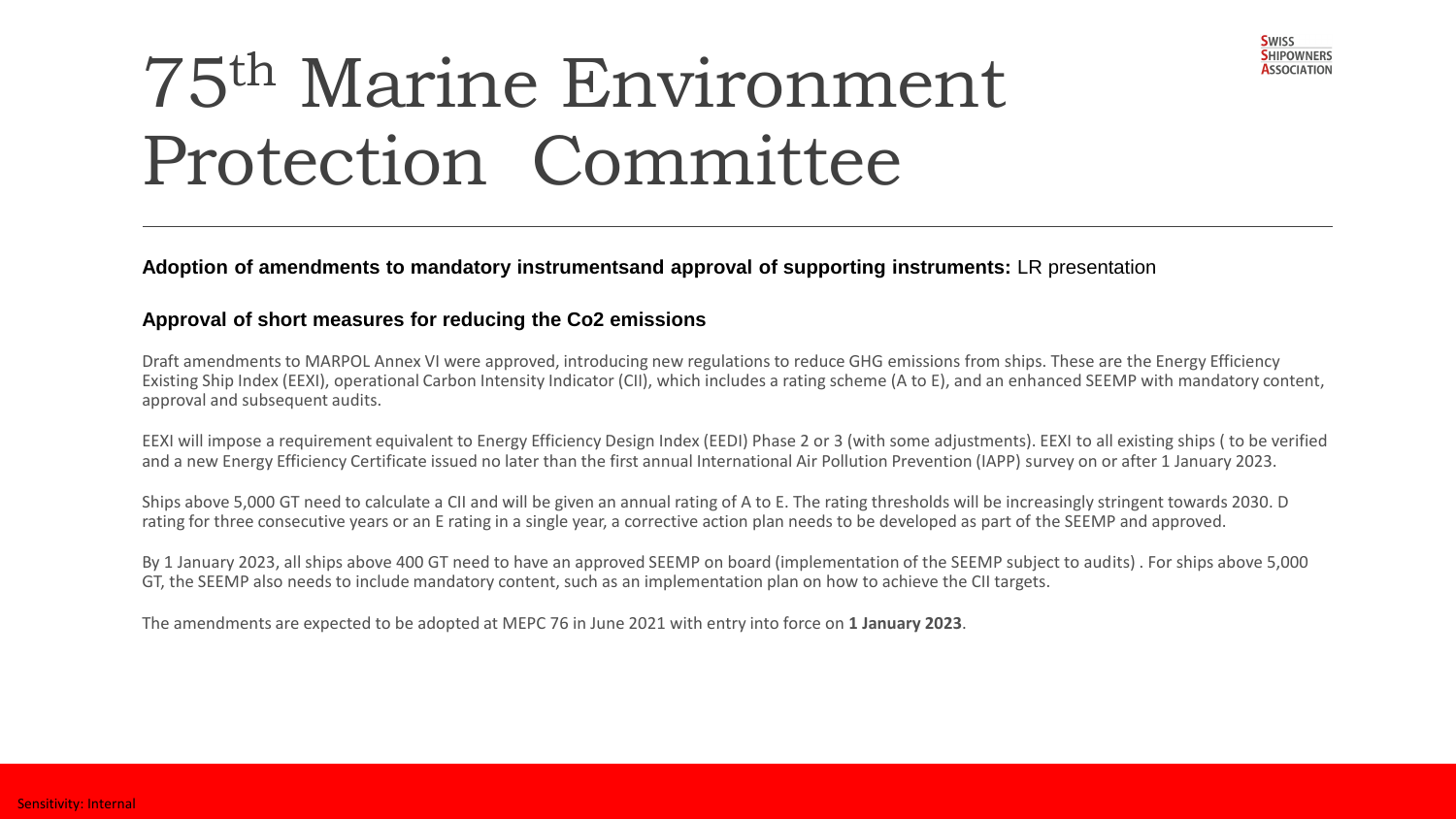#### **Approval of short measures for reducing the Co2 emissions (cont'd)**

Adoption of the amendments at MEPC 75 is subject to::

- Approval of an impact assessment on States (to be developed); and
- Approval of supporting guidelines (to be developed) such as:
- Guidelines on the method of calculation of the attained EEXI;
- Guidelines on survey and certification of the attained EEXI;
- Guidelines on calculation and verification of the attained annual Carbon Intensity Indicator (CII) using data collected in accordance with regulation 22A of MARPOL Annex VI;
- Guidelines on determination of the required annual operational Carbon Intensity Indicator (CII), including reference lines, reduction factors and rating mechanism;
- Guidelines on the development of a plan of corrective actions to achieve the required annual operational Carbon Intensity Indicator (CII);
- A number of existing guidelines need also to be revised ::
- 2016 Guidelines for the development of a Ship Energy Efficiency Management Plan (SEEMP) (resolution MEPC.282(70));
- 2017 Guidelines for the development and management of the IMO Ship Fuel Oil Consumption Database (resolution MEPC.282(70));
- Procedures for port State control, 2019 (resolution A.1138(31));
- 2013 Guidance on treatment of innovative energy efficiency technologies for calculation and verification of the attained EEDI (MEPC/1/Circ.815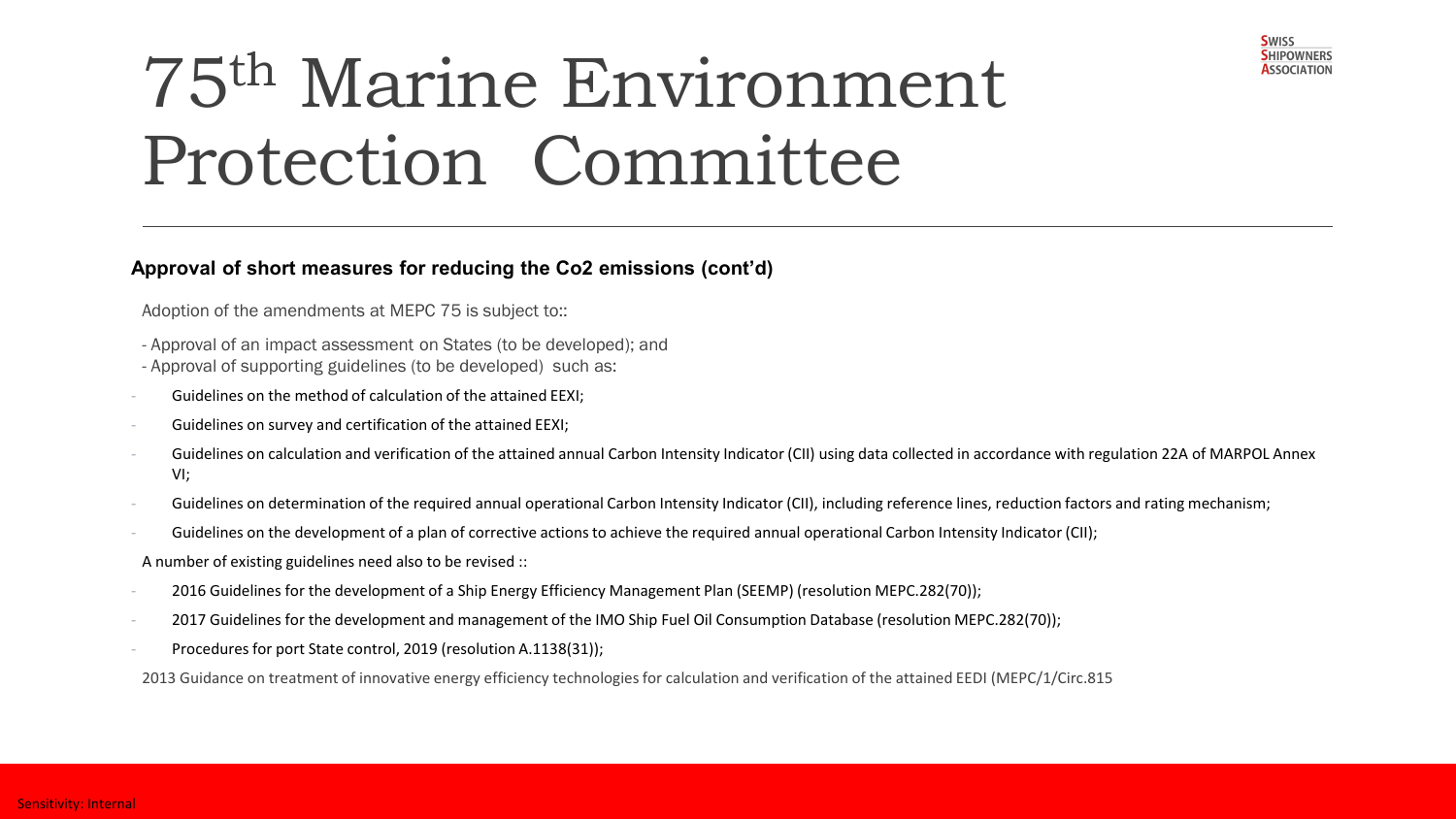#### **INDUSTRY PROPOSAL FOR INTERNATIONAL MARITIME R&D BOARD**

The Committee gave initial consideration to the industry's proposal for a US\$5 billion International Maritime Research and Development Board (IMRB).

Although the matter is to be progressed at MEPC 76, significant comments were raised on the proposed framework and opposing views (for different reasons such as preference to MBM measures, concern that the IMRB could constitute a duplication of their effort to sustain R&D, concern for a negative impact on export) were expressed.

Recorded 37 comments that need to be addressed duringthe intesessional period before MEPC 76.

### **4th IMO GHG study**

The study was approved.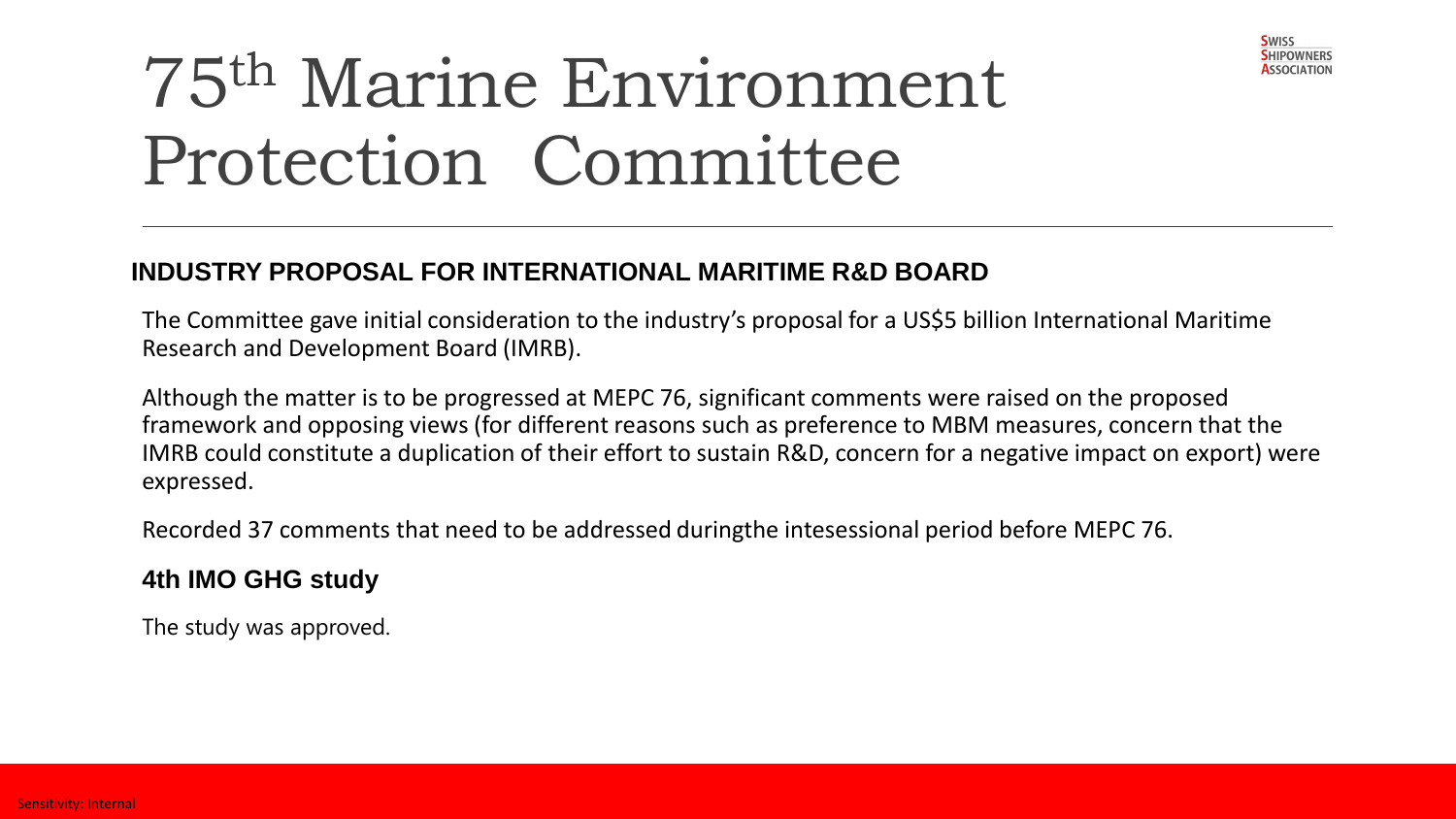#### **AFS Convention**

Amendments to the AFS Convention to include controls on cybutryne and an operative paragraph with respect to issuance of the new International Anti-fouling System Certificate (IAFSC) were approved.

This implies a ban to apply or re-apply anti-fouling systems containing cybutryne from 1 January 2023. All ships should remove or seal such anti-fouling systems no later than 60 months following the last application of such anti-fouling system prior to 1 January 2023, The amendments are expected to be adopted at MEPC 76 in June 2021 with entry into force on 1 January 2023.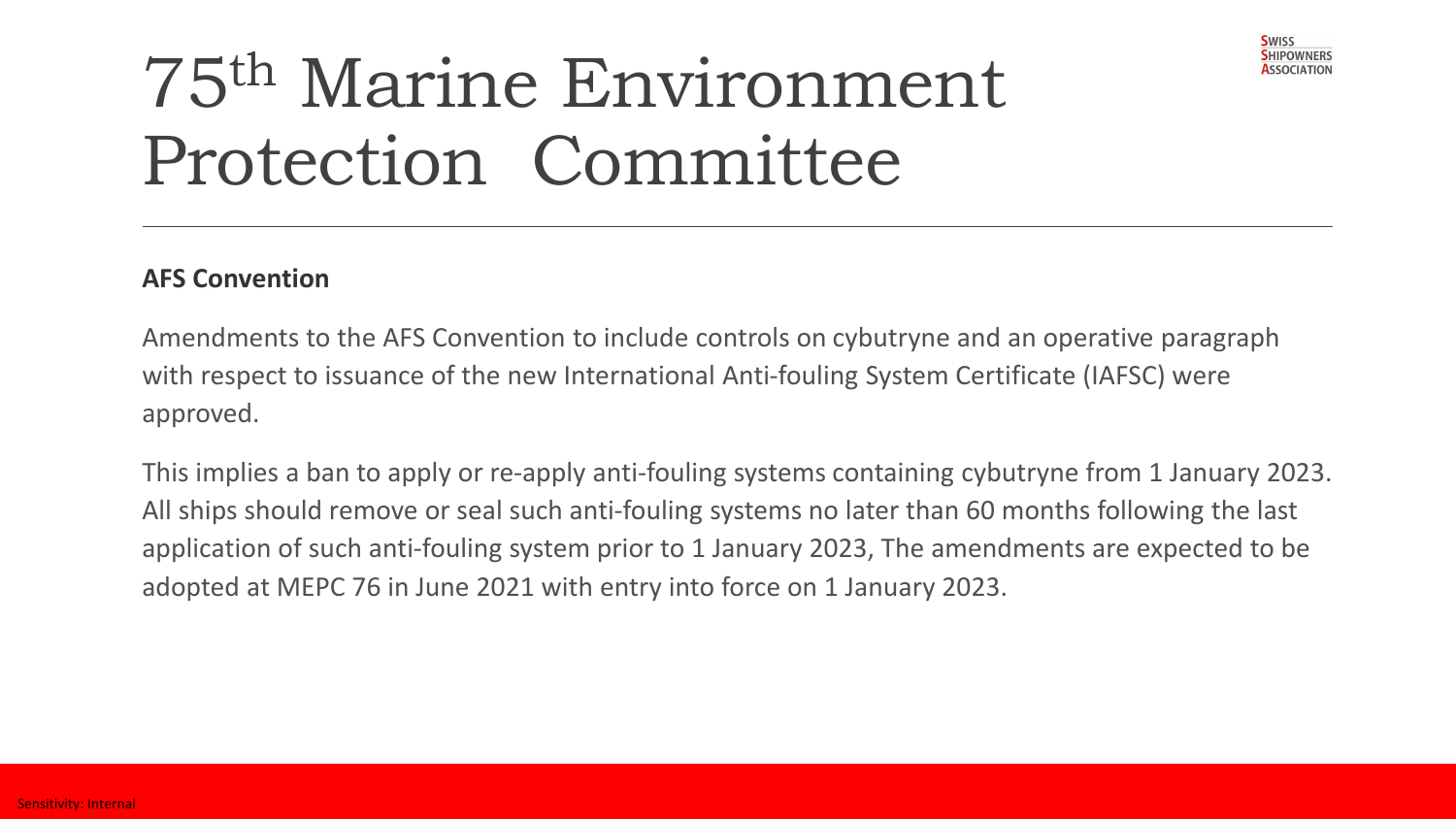#### **Ban on carriage of HFO as fuel in Arctic**

Amendments to MARPOL Annex I, Reg. 43A, prohibiting the use and carriage of HFO as fuel in the Arctic from 1 July 2024 were approved. For vessels complying with Reg. 12A, fuel oil tank protection (e.g. double hull), the proposed entry into force date is 1 July 2029. There is also an option for states with an Arctic coastline to waive the requirement for ships flying its flag and operating in its water until 1 July 2029.

The amendments are expected to be adopted at MEPC 76 in June 2021 with entry into force on 1 July 2024.